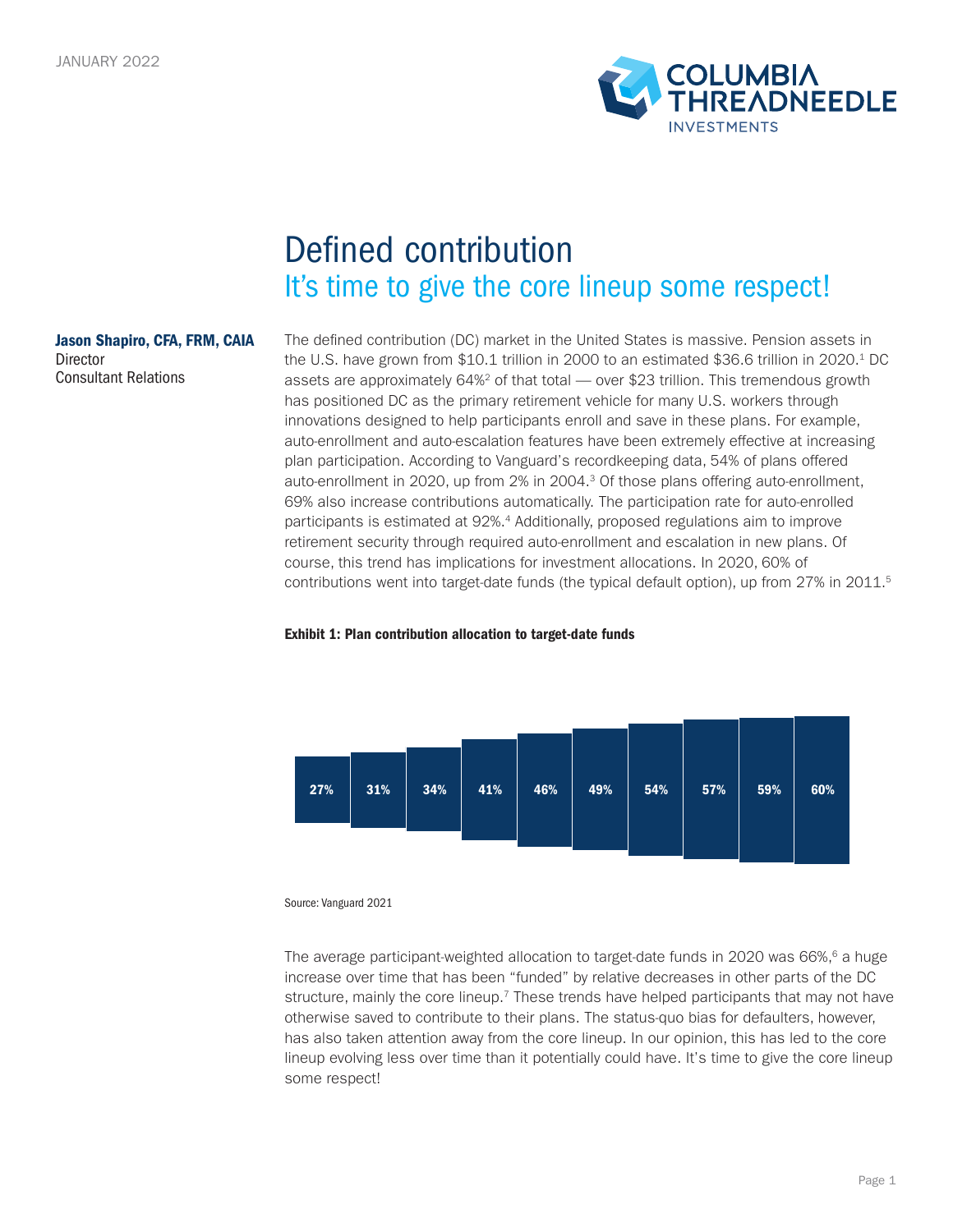Before we go too far, we should first ask, is this disproportionate weighting even a problem? Perhaps it is, considering that as of September 30, 2021, 58.1% of target-date fund assets were passively managed. $8$  Still, plan fiduciaries and their consultants are spending considerable time and effort selecting core options intended to be best-in-class. For example, when looking at global equity managers over the past 10 years (ending September 30, 2021) the median manager added 0.1% in excess return per year while a 25th percentile manager added an annualized 2.2% over the benchmark. Within U.S. core plus fixed income, the median manager added 1.1% in excess return per year and the 25th percentile manager added an annualized 1.4% over the benchmark.9 Clearly, active management can provide significant benefits to participants.

Results relative to passive approaches may also be improved through greater diversification. Esoteric asset classes often make their way into DC plans through custom implementations, including white label core funds and custom target-date funds.<sup>10</sup> Given that many sponsors cannot implement custom funds, how can the core lineup evolve to provide exposures in plans unable to pursue bespoke options?

One way this may be accomplished is through the explicit use of portfolio constraints. One potential example of this is shown in exhibit 2 below:



#### Exhibit 2

Illustrative. Plan lineups will differ, and this is meant to serve as one, non-prescriptive example.

There are a few points worth highlighting in this example:

- The concept of portfolio optimization with constraints is nothing new. Market practitioners often place reasonability constraints around certain categories for pragmatism. This is similar to part of the process a manager might use when creating a target-date series.
- In the example above, participants could access specialty asset classes with allocation caps, and an additional constraint is added to the total specialty funds tier to manage the overall exposure to these strategies.
- **Streamlining has been a prevalent trend in DC lineups for years, driven by participant** behavioral considerations. We believe these are valid considerations but also feel that there is an opportunity to leverage improving technology, advice and communications to offset concerns about adding a few additional options. From a portfolio construction perspective, the benefits may outweigh the costs.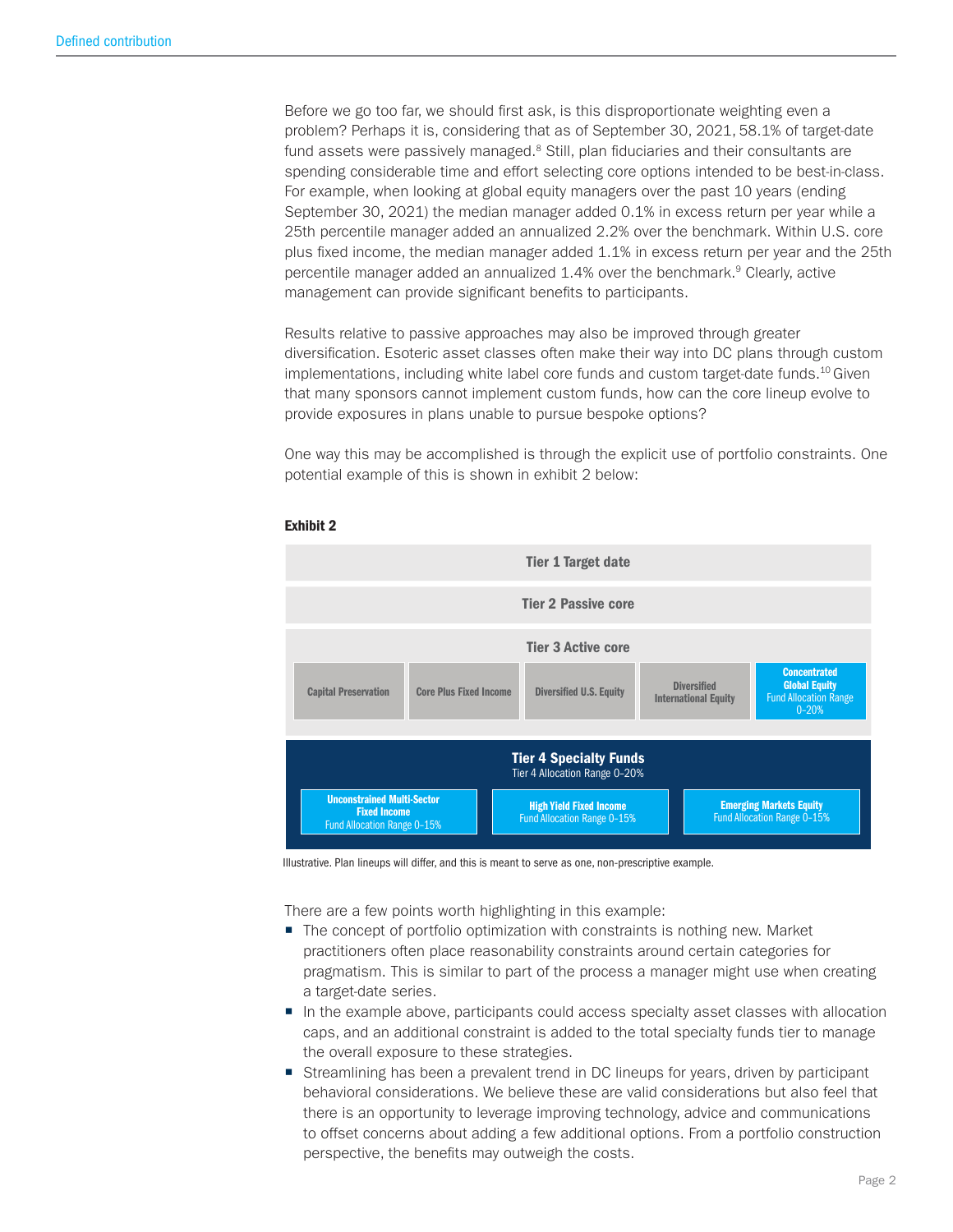For those that feel this idea is appealing but are not fully comfortable with implementing constraints, there may be ways to relax restrictions while still protecting the broader participant base — for example, requiring formal documentation and acknowledgment of risks before having full access (like when opening a brokerage account) or by requiring a financial literacy assessment. Of course, these ideas would require discussion with ERISA counsel.

We understand that this concept goes against the grain in an industry that has been so successful in simplifying exposures and lowering fees, largely through increased exposure to passively managed options. DC sponsors and consultants should be proud of what has been accomplished. Still, with simpler allocations and fees at all-time lows, we need to ask ourselves some challenging questions. Perhaps most relevant is, have we created a system where most participants will successfully achieve retirement readiness? The first quarter of 2020 serves as a good reminder that there are still significant risks to manage. The median "2020" target-date fund returned -10.7% in a quarter where the S&P 500 returned -19.6% — hardly the downside protection those entering retirement would hope for. In fact, when looking at the top three target-date managers who represent ~62% of total target date assets, $11$  the return over the period was  $-12.4\%$ , about 63% of the drawdown of a pure U.S. equity exposure. Additionally, the proliferation of new ideas in areas such as pooled employer plans, lifetime income and custom funds with higher conviction exposures suggests that there is more to do. As such, we offer one additional forward- thinking idea that may improve expected outcomes for participants.

We noted the considerable size of the U.S. DC market earlier, which supports a target-date industry equally impressive in scope. The lion's share of the target-date market is invested in either passive funds or proprietary active funds. A sponsor may consider working with their recordkeeper to use a model portfolio system that maps participants to the plan's target-date glidepath using the core options. An example of this is shown in exhibit 3 below:



# Exhibit 3: Target-date glidepath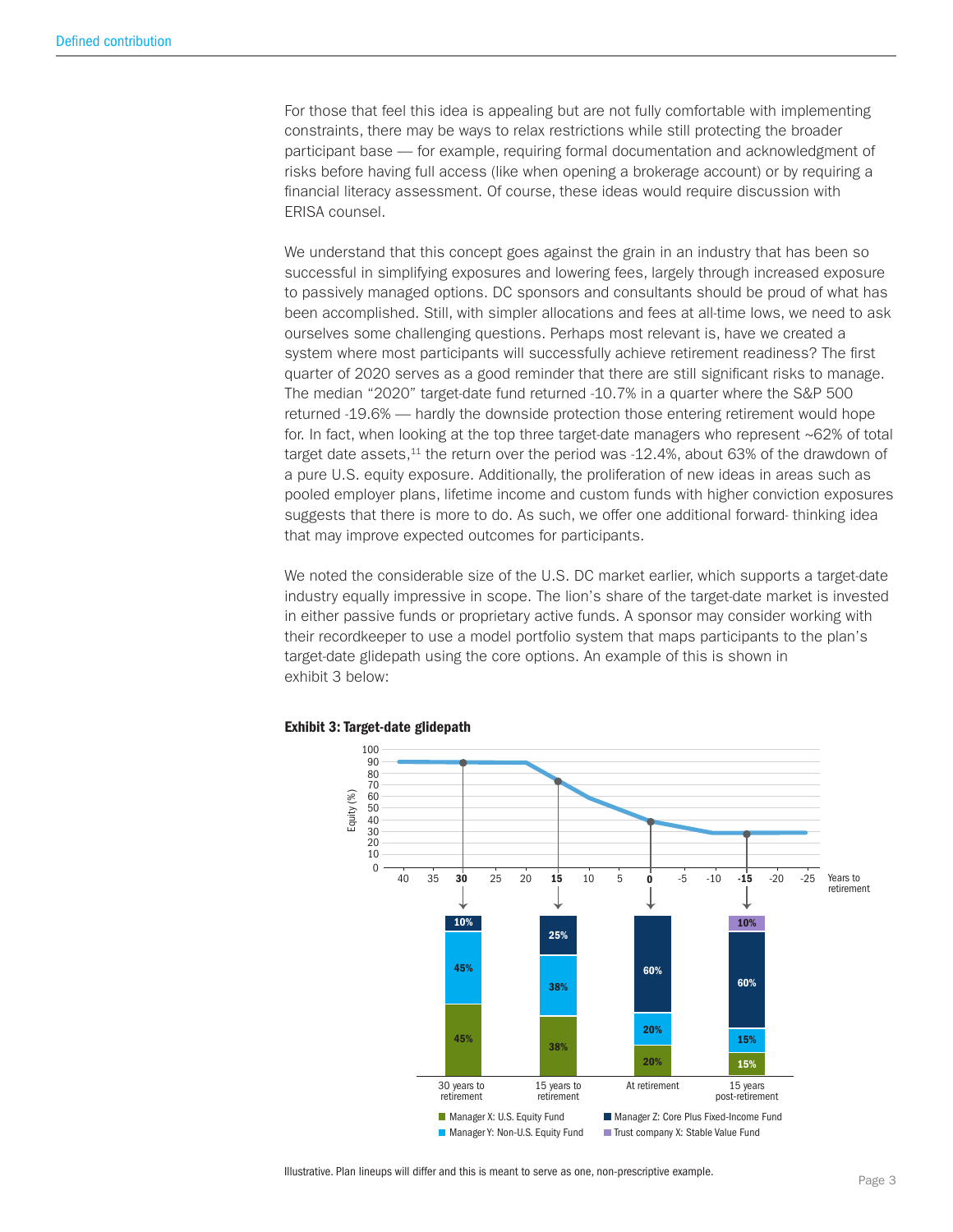This would allow a participant to receive the same asset allocation benefits as a target-date fund while leveraging the high conviction actively managed options that the plan fiduciaries selected and monitor on an ongoing basis. Like the prior example, this idea also has benefits and considerations.

| <b>Benefits</b>                                                                                           | <b>Considerations</b>                                                            |
|-----------------------------------------------------------------------------------------------------------|----------------------------------------------------------------------------------|
| Access to high-quality active management                                                                  | Plan sponsor and/or consultant need to take<br>responsibility for fund mapping   |
| Potential additional downside protection relative to<br>passive and/or proprietary implementations        | Requires coordination with and operational support<br>from recordkeeper          |
| Fee benefits from scale in core lineup                                                                    | Requires communications, education and reporting                                 |
| Mapping can be in one-year increments instead of the<br>typical five, leading to less allocation mismatch | Participants would need to opt-in, potentially leading<br>to lower take-up rates |
| Rebalancing provided by recordkeeper                                                                      | Recordkeeper may charge additional fees for service                              |

These ideas are not meant to be overly prescriptive; rather, they aim to start a discussion about ways to improve the potential outcomes for participants who want to use the core lineup. There are also other reasons that sponsors may want to pay additional attention to the core lineup and give it some RESPECT:

| R etirement income          | It will take some time before default solutions with embedded lifetime income are<br>commonplace. In the interim, the core line-up can be an effective way to transition<br>from the current state to one where lifetime income is more prevalent.          |
|-----------------------------|-------------------------------------------------------------------------------------------------------------------------------------------------------------------------------------------------------------------------------------------------------------|
| E SG                        | Remains top of mind for plan sponsors and may potentially be best expressed through<br>the core line-up. Recent Department of Labor language seems to remove some ESG<br>barriers but mass adoption within default options seems unlikely in the near-term. |
| S cale benefits             | Better alignment between the building blocks used in the default option and the core<br>line-up allows for greater purchasing power which can lower fees for all participants.                                                                              |
| P ersonalization            | Improvements in technology, guidance tools, robo-advice, and financial wellness<br>offerings provide greater opportunities for participants to use the core line-up as part<br>of an ongoing, holistic retirement plan.                                     |
| E volution of QDIAs         | Increased adoption of managed account services, custom target date funds, and<br>hybrid solutions provide ways for participants to access the core line-up with a<br>professional advisor building and monitoring the exposures for them.                   |
| <b>C</b> o-fiduciary models | The continued trend toward outsourcing allows plan sponsors to construct best-in-class<br>core line-ups in a risk-controlled manner with the support of a co-fiduciary.                                                                                     |
| arget date misuse           | Participants may be misusing target date funds. For example, in 2019, 45% of<br>actively-employed investors held partial allocations to target date funds and 10% of<br>people allocated to more than one target date vintage. <sup>12</sup>                |

So much strategic attention is paid to the plan default (and for good reason) that we may be overlooking opportunities to support millions of DC participants accessing the core lineup to prepare for their retirements. We need to look at the current limitations in DC core lineups as challenges to overcome. Through innovation and collaboration, the future for the DC core lineup, and for the participants using it, is looking pretty bright.